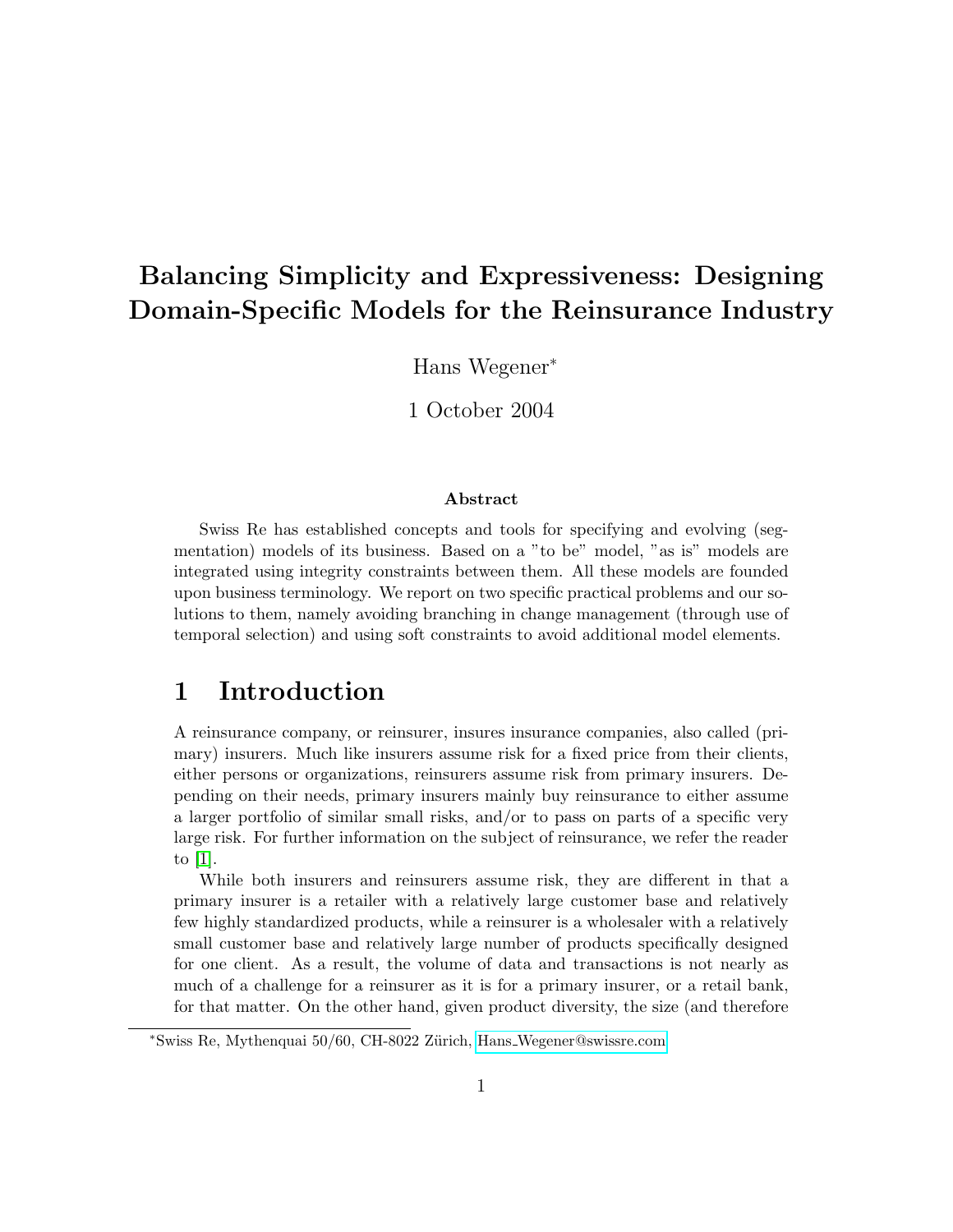clout) of many clients, and the global reach of the business, standardization is much more difficult on the data side as well.

The nature of reinsurance business, the existence of long-standing legacy systems, and the absence of simplification alternatives made it practically impossible to establish a joint, unifying architecture upon which both existing and future applications may be built. Hence, lacking a viable architecture upon which to construct them, an architecture with which to *integrate* systems had to be sought instead. Therefore, our goal was threefold:

- 1. Establish and manage a consistent model of the business and its financial status to be specified by and communicated to reinsurance and finance domain professionals.
- 2. Implement applications based on a stepwise refinement of the above business model and support their integration by mapping the (implementation) models onto each other.
- 3. Decouple applications in a way that their interfaces prove stable under evolution of the above business model.

Domain-specific models are intended to increase the proximity between specification and implementation or, in a way, narrow the communicative gap between engineering and business. In order to do so, business-terminology takes on a more central role in modeling. By doing so, however, modeling takes on more ambiguity for the engineer, due to the less formal use of language in business settings. On the other hand, business users are faced with the unfamiliar rigidity of formal languages. In this article we report about our experiences with a modeling language for reinsurance business and financial accounting. More specifically, we explain our experiences with balancing simplicity and expressiveness to cater for the needs of business non-specialists unaccustomed to the world of formal languages.

## 2 Specification, Integration, and Evolution

#### 2.1 Architectural Perspectives on the Business

In this article we use the terminology of the Model Driven Architecture (MDA), as defined by the Object Management Group (OMG), to describe and delineate architectural concepts [\[3\]](#page-10-1). Generally, we distinguish between three models:

- a computation-independent model (CIM),
- a platform-independent model (PIM), and
- a platform-specific model (PSM).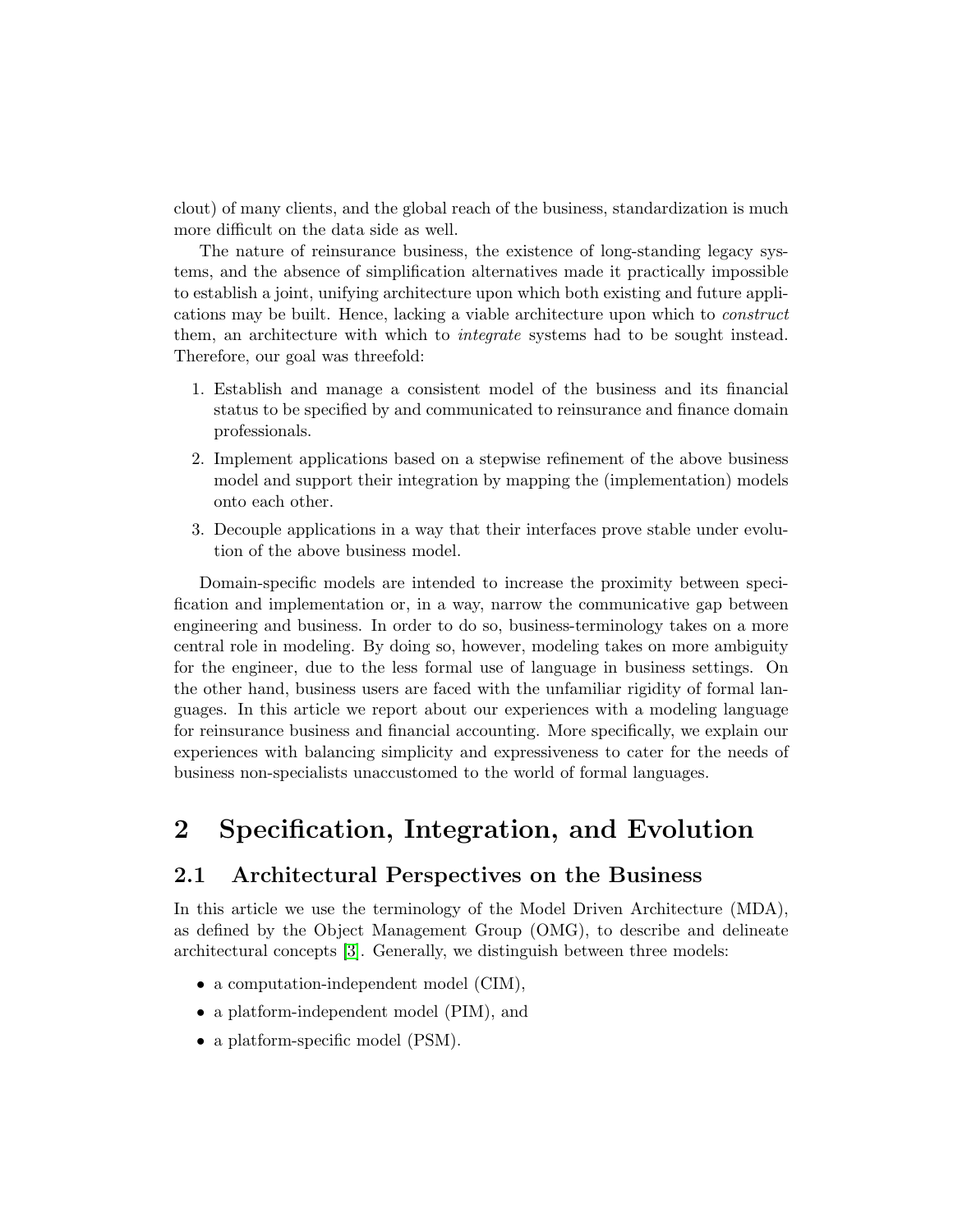The CIM is used to represent concepts important to business. These include, for example, the general ledger, risk model figure aggregation rules, carrier structure, or customer segmentation. The PIM is used to represent a refined application perspective on the business. This comprises, for example, business processes, change management, or access control. The PSM is used to represent the technology substrate applications are directly implemented upon. This includes, for example, user interfaces, relational databases, or messaging middleware.

For each of the above (CIM, PIM, and PSM), our company provides standardized artifacts to be used in design and development. Three different corporate teams are responsible for governing architectural practice regarding each model (information and process architecture, application architecture, and technology architecture). Mandatory project milestones are defined to check project artifacts produced for architectural compliance.

#### 2.2 "To Be" and "As Is" Models

In theory one could discard the CIM and just live with PIM and PSM. However, the distinction between CIM and PIM is important to us. To business, the concept of change is a remote one. Anecdotal evidence suggested to us early on that one has to separate between the way business people see current goings-on and their perspective on history. Especially in non-life reinsurance and financial accounting, where complexity is high and—literally—decades of business matter, this distinction is of crucial importance. Furthermore, as any bigger company in the financial services industry, we are plagued by legacy applications, which is a substantial investment not easily done away with.

To achieve a clean separation of concerns, the CIM deals as a carrier of the "to be" world, while the PIM is the place where "as is" abstractions and, most importantly, change are dealt with. The CIM is mapped to the PIM by a transformation mechanism to be detailed in Section [2.3.](#page-3-0) But there is not one single PIM, there are—literally—dozens. In addition to history and legacy systems, the global nature of our business adds jurisdiction to the equation. From the perspective of the corporate headquarters, this is not a relevant abstraction, either. In fact, Swiss Re operates numerous accounting systems for closing the local books of its legal carriers, plus one for the entire firm that integrates data from all these. Therefore, PIMs abound in that there is plenty of business abstractions in individual PIMs that in theory belong to CIM. Notably, this is less an effect of bad architectural management than of the intrinsic complexity of the business. As a result, the CIM abstractions are moderately complex and not numerous, but the number of PIMs is substantial and thus considerably increases complexity. Architectural artifacts are thus specified at different levels of abstraction, with different models in mind.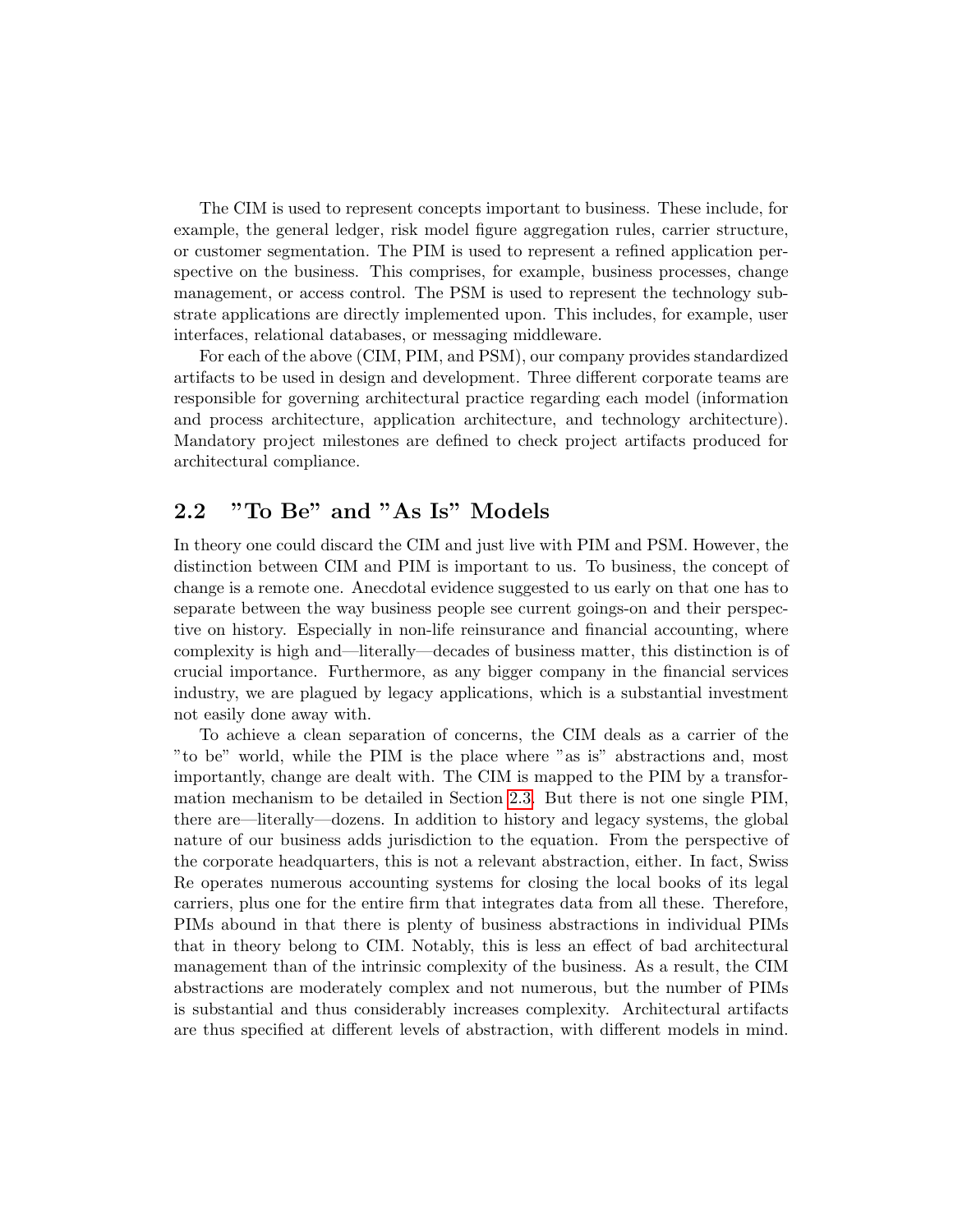In order to manage them concurrently, our integration architecture had to handle three separate goals:

- 1. Define, structure, and declare constraints between business abstractions in a model. We designed a tool enabling business users to model them on the basis of business terminology. Thus they establish a CIM dubbed the reference model. The tool repository is fully historized, providing version-based as well as temporal access to its content.
- 2. Allow for variations of the business model in the way it is implemented. For different applications, the structure can be manipulated, detail taken away and adorned with technical representations of business abstractions. The resulting PIM is a context-specific model of the reference model. This is, again, provided by the mentioned modeling tool.
- 3. Provide mappings between different models based on their history or other metadata to enable application integration and model evolution. PIMs can be mapped to other PIMs only with reference to the CIM. We designed a second tool for mapping between different PIMs that makes use of the CIM for purposes of disambiguiation (of history).

The division of labor between historization, mapping, and integration was chosen for different reasons. Legacy applications have little choice but to operate on the premises they were designed upon. Therefore, the choice of change adoption has to reside with the application integrating others. Separating between historization and mapping enables us to avoid CIM bloat.

#### <span id="page-3-0"></span>2.3 CIM and PIM Abstractions

Our language for creating business models is the Swiss Re Data Language (SDL). As the name suggests, it is primarily designed to support modeling of content rather than behaviour. The SDL Tool is our repository and modeling environment that supports users in designing and understanding the structure of the business based on the SDL, which has a history of four years. The most recent major release went productive in June 2003.

In the SDL, reinsurance and/or finance concepts such as type of claim, currency, account, industry segment, or investment category, are described by business terms. Each business term exhibits a descriptive name (evoking its meaning), and a formal definition (denoting its meaning). Name and definition are used to specify and/or understand the business semantics behind concepts. Depending on their context of use, business terms describe attribute types, attribute values, or entity types. They belong to the CIM.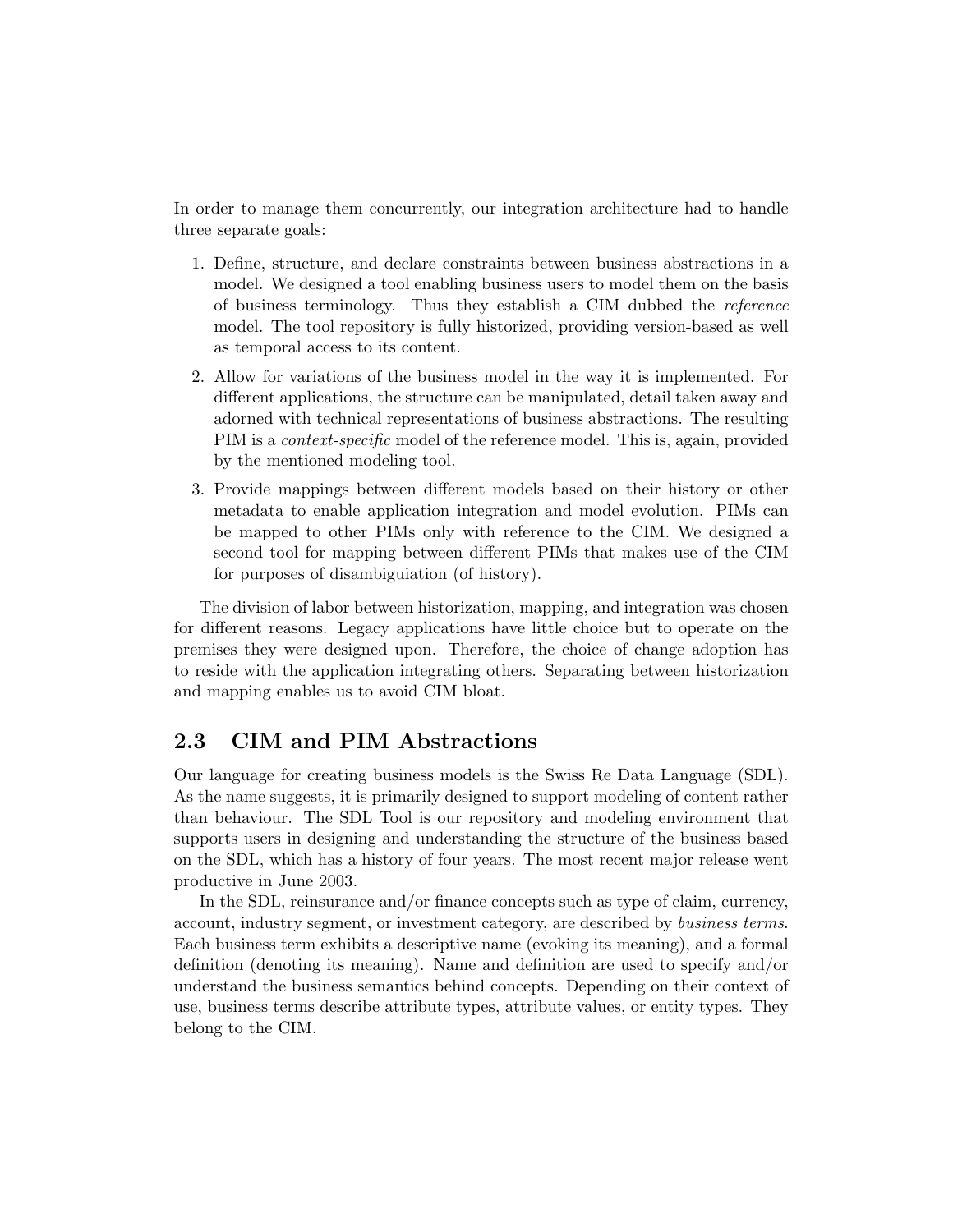

Figure 1: The line of business (extract) as seen from the corporate center perspective ("to be") and from the financial accounting point of view ("as is"). The numbers are the codes as they are used in the latter's context.

Business terms form the terminal symbols in SDL. They are then structured, in our case hierarchically to form reference trees. A reference tree captures the segmentation of the business (into specific and generic concepts) as it should be from the corporate center perspective. Reference trees are represented by an attribute type and group together attribute values. They belong to the CIM.

Business terms can also be used to represent entity types. Because it emanated from the financial accounting world of our company, at this moment SDL only supports hierarchical relationships between entities (as in the general ledger). (It is considered to extend this model to more flexible use of relationships as in entityrelationship modeling.) The resulting structure, represented by an attribute type, is referred to as a custom tree. The values of the attribute type representing the custom tree act as entity types, which in turn compose a number of attribute types together. The resulting model element forms, again, part of the CIM.

Our carrier for forward-engineering PIMs out of CIMs is the context. A context can be anything from an application (which it normally is) to an industry standard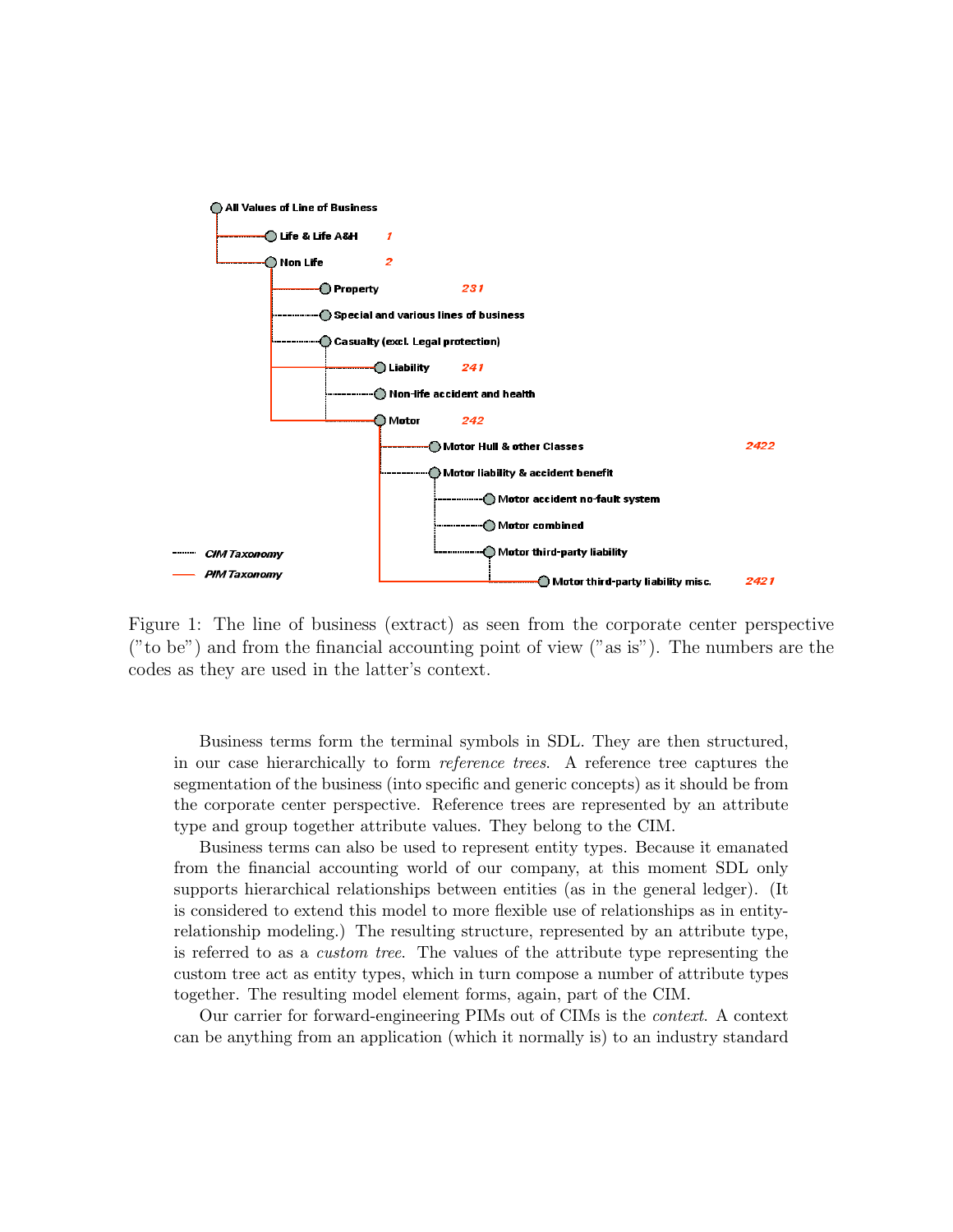to a mere illustration. It serves two separate purposes. First, it is used to associate business terms with a context-specific representation, the codes. Second, it is the platform for modeling context-specific variants of a reference tree, the filtered tree. As the name suggests, a filtered tree contains a subset of the values of the reference tree it is based upon. Furthermore, the taxonomic relationships between the values are congruent with that of the reference tree in that a parent of a value in the reference tree must also be its parent in the filtered tree, as long as it also occurs there. As such, context are the place where metadata about structural mappings between CIM and PIMs resides.

PIMs are administratively separate from the CIM, but there is a wide number of interdependencies. In order to minimize the potential harm that can be caused the SDL Tool checks overall repository consistency (CIM and PIMs). Hard constraints guard against violations of repository integrity, while soft constraints merely provide hints at potential inconsistencies outside the realm of the SDL Tool proper.

### 3 Simplicity vs. Expressiveness

#### 3.1 Temporal Selection Instead of Branching

The CIM is defined as the model relevant to reflecting changes in the understanding of the business. Therefore, all CIM elements are versioned to the end of managing their lifecycle. Different changes can occur to the structure of a reference tree. Attribute values can be added, removed, moved, promoted, demoted, shifted, merged, or split. Business terms themselves can be changed as well, notably their definition or name. Business term versions are valid starting at some point in time, possibly becoming invalid at another. At any given time, at most one version (and with it the associated structures like reference or custom trees) is valid. Names are not identifying properties of business terms (homonyms do occur), hence we use a unique identification number—the SDL-ID—to unambiguously identify them.

The SDL Tool does not support branching. Instead, temporal selection is the mechanism for choosing repository object versions belonging to a specific configuration. The definition of the *valid version* for a repository object is as follows:

- 1. its validity started in the past (valid from smaller than now),
- 2. it has the maximum version number of the above set, and
- 3. it is still valid (valid until bigger than now).

The reason for this design is an important business concept, invalidation. Invalid repository objects are considered unfit for use in business. (More about that in a minute.) If, for example, the version from the set of all object versions valid in the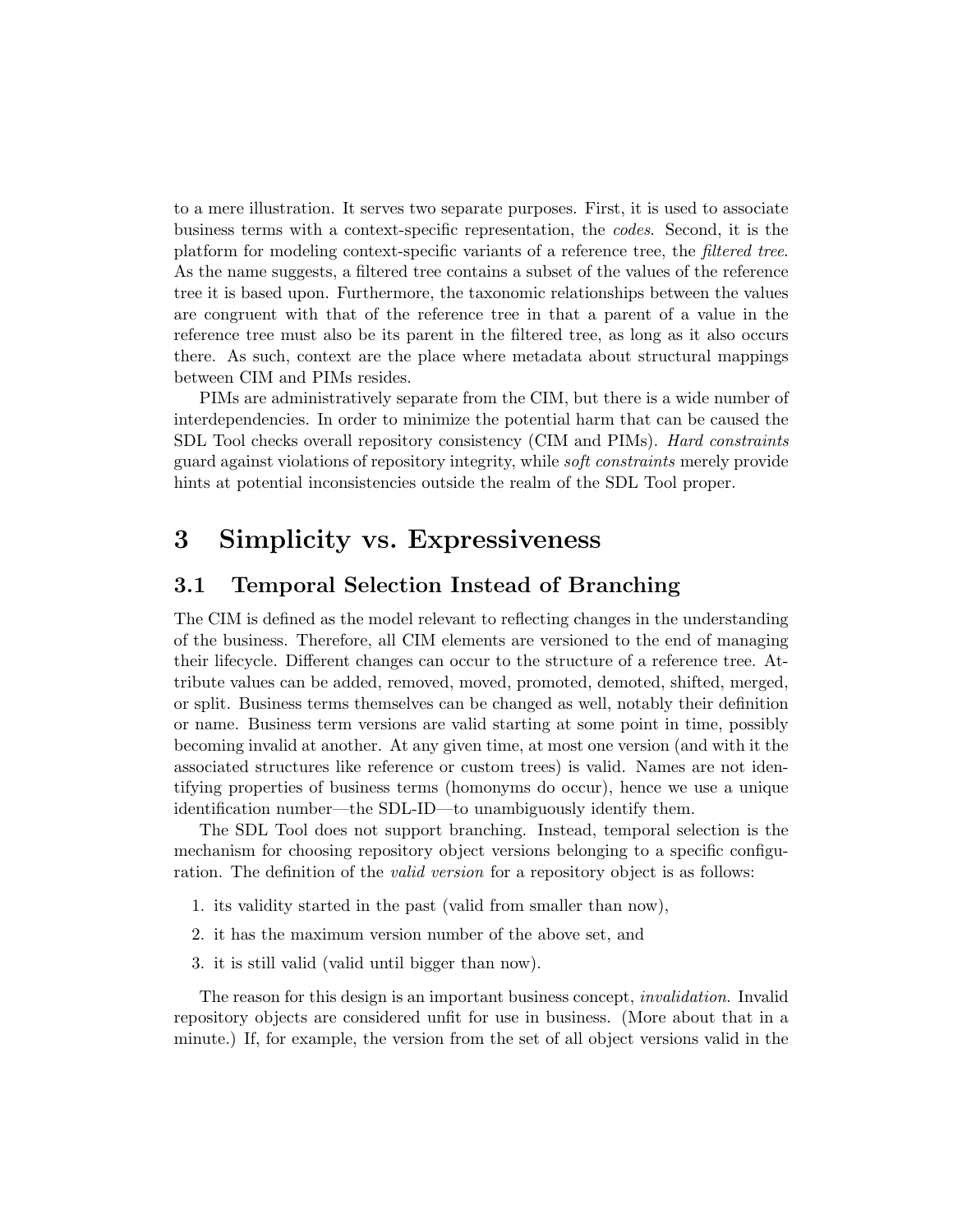

Figure 2: Variant (PIM) integration via the reference (CIM) and across time as seen at Swiss Re. The filtered trees can be easily mapped to the reference tree and back using context-specific metadata. Temporal mappings are based on successor information. If two applications X and Y want to integrate, they first map from the source application's PIM to the CIM, then across time and back to the target application's PIM.

past is no longer valid, then by our above definition the object itself is no longer valid (i.e., there exists no valid version).

As there is at most one valid version, the worst that can happen is that no valid version exists at interface calls (or exchanges). This raises the issue of handling CIM elements that are no longer considered valid. To deal with this, we make a distinction between the lifecycle of business terms and the structures they are part of. Any change to the structure of a reference tree leads to a new version; the reference tree itself may only be valid or invalid. If it is invalid, it is no longer considered part of the CIM. On the other hand, a value may posess a third state. If it is invalid, but part of a valid reference tree, it is considered deprecated (cf. Table [1\)](#page-7-0).

The distinction between business term version history and the term's current status gives way to an (in our opinion) elegant architectural decision we took with respect to how applications integrate and react to evolution of the CIM. Generally, there are three main players in our integration architecture:

1. a number of applications (OLTP, ODS, DWH, or OLAP), designed for their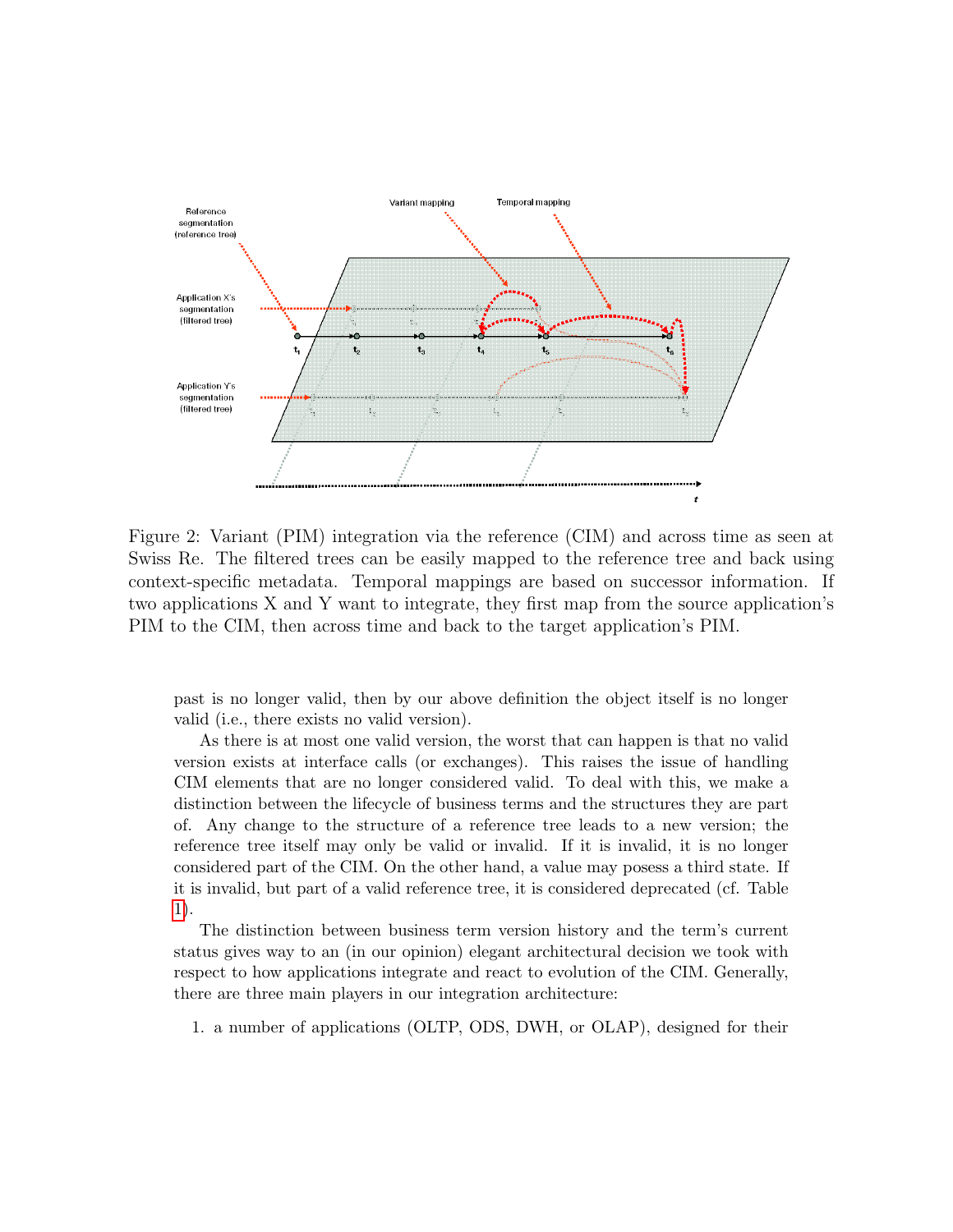| Value   | Reference Tree   Status |            |
|---------|-------------------------|------------|
| Valid   | Valid                   | Valid      |
| Invalid | Valid                   | Deprecated |
| Valid   | Invalid                 | Invalid    |
| Invalid | Invalid                 | Invalid    |

<span id="page-7-0"></span>Table 1: The state of a business term is determined by its own validity, the validity of the tree it is or has been part of, and whether it still is currently part of it. If it is not part of the currently valid reference tree, the value is generally invalid (with respect to that tree).

own PIM,

- 2. one model repository, containing the CIM and all PIMs, and
- 3. one mapping repository, with PIM-to-PIM mappings across a PIM's history and between different PIMs.

Applications use the model repository to store the PIM underlying its own design. The model repository is used to design the CIM, version  $n$ , and forwardengineer the PIMs, version n for context version m, from it. If a CIM version  $n+1$ occurs, the PIMs version  $n+1$  for context version m can be generated based on available metadata. If a local change occurs, a single PIM version  $n$  for context version  $m + 1$  can be created, leaving all other PIMs unaffected. This way it is possible to keep applications in sync with the CIM.

Due to the structural integrity constraints, a PIM-to-CIM mapping is much more simple than mapping between different (often consecutive) versions of a PIM, or even worse, between different PIMs that are structurally only loosely correlated. As for the mapping of different versions of a PIM, ambiguities can occur, for example values can exhibit more than one parent value in the filtered trees they belong to. (It may even happen in reference trees.) Here, manual intervention is required. The metadata provided for mapping a PIM between different versions is stored in the mapping repository and used by applications. The model repository is uninterested in it. The same holds for mapping between PIMs, where ambiguities can occur as well, for example values existing in one PIM's filtered tree but not the other's. (Note that both PIMs are understood to refer to the same CIM version, for which reason there no history-related ambiguities occur.)

As far as the lifecycle of attribute values is concerned, mappings are provided for values that are truly invalid and have a known successor. Applications are required to map them, especially at inbound interfaces. If no mapping is available, the value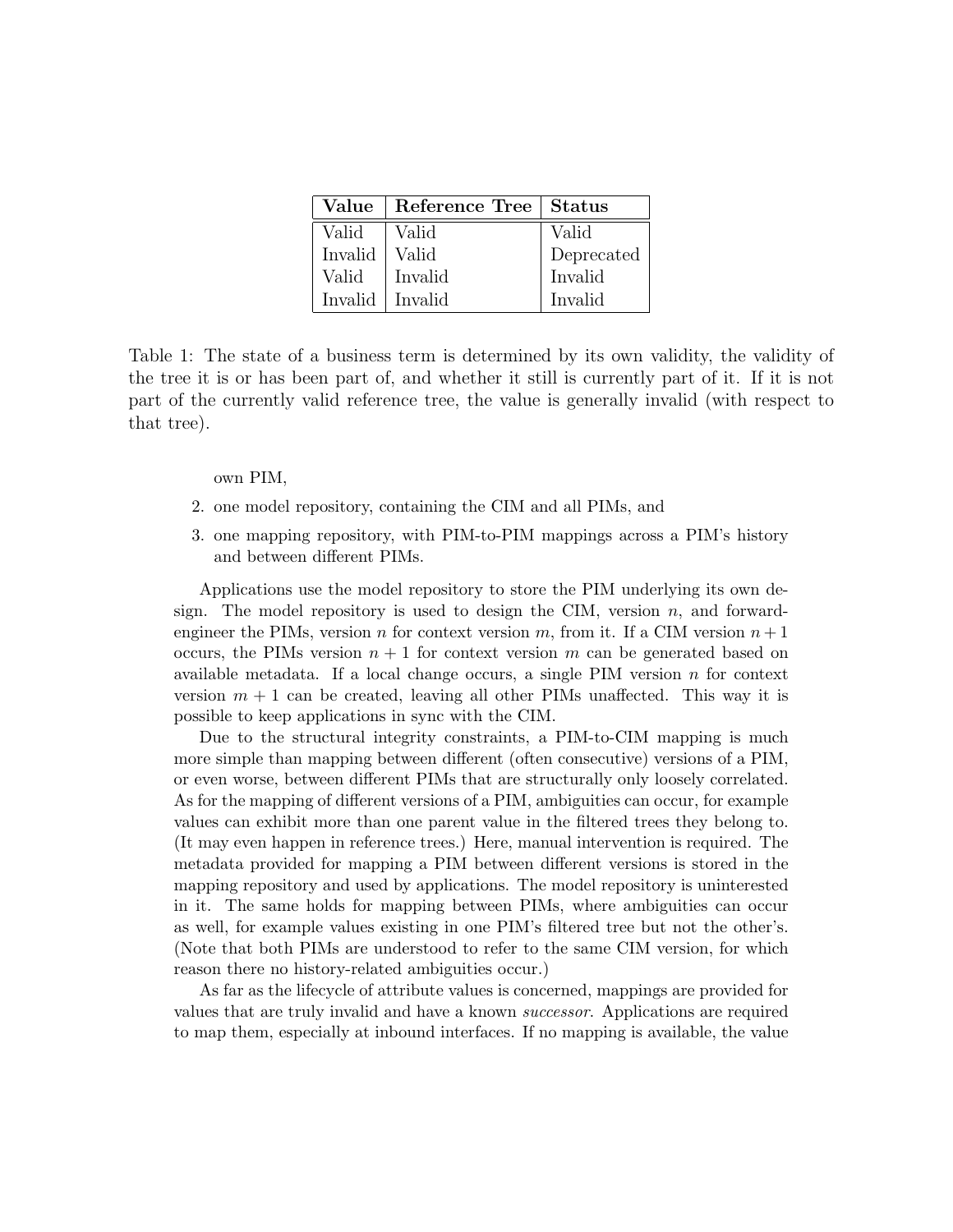

Figure 3: Versions and time in SDL. The horizontal axis show the versions valid as of a particular point in time.

must be rejected. As for deprecated values, the question when to make a deprecated value truly invalid is a business decision. Hence, mappings may be provided or not, and applications may use them or not. More specifically, some applications (notably OLTP systems with strong auditability requirements) may decide to never change the original values associated with some stored fact. However, the assumption is that for most systems, the deprecation period is not indefinite, especially in management reporting.

The welcome side-effect of such an architecture is that it allows for the automatic handling of PIM-to-CIM mappings (and back to a PIM again). Given that we are driving towards this goal, this is important to us. At the same time, there is a wide range of tools at the discretion of applications to integrate with other applications one the one side, and to extend or shorten their own adoption of the latest CIM version on the other side. If, however, they decide to always stick with the current CIM version, the complexity they are exposed to is tangibly reduced.

Temporal selection has possible unwelcome side-effects. For example, the idea that any repository object exhibits at most one valid version may be inappropriate for some settings. However, we have as of yet not encountered any such situation, because by the very definition of it, the CIM is the "to be" model. If anyone requires his/her own model, the PIM can be used to combine a context with the reference to create a PIM. Since contexts exhibit validites as well and filtered trees are combined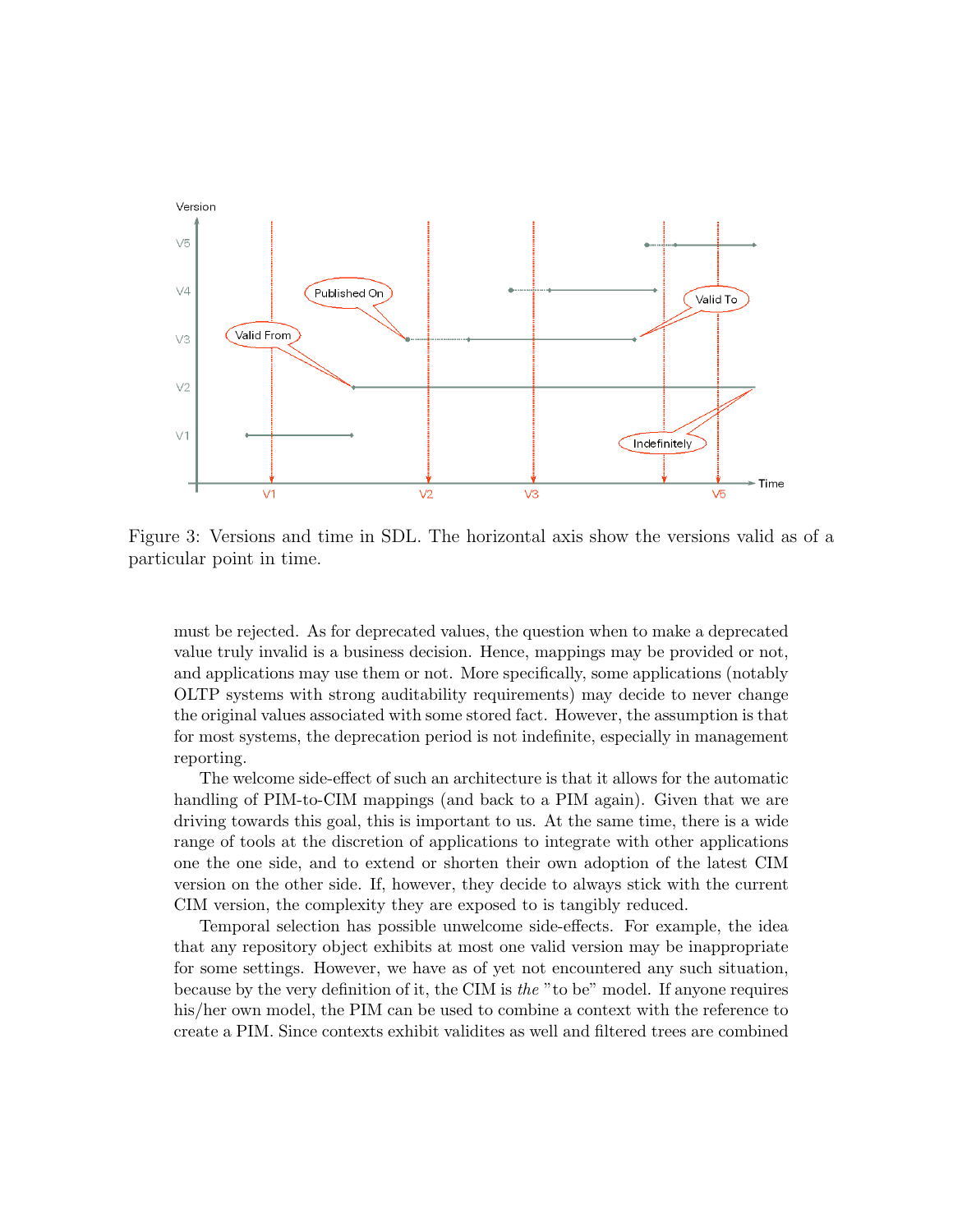from reference trees and contexts, the additional degree of freedom is obtained.

#### 3.2 Soft Constraints Instead of Additional Model Elements

Our use of soft constraints was caused by the need to accomodate conflicting needs in the design of the CIM (and, as an effect, the PIMs). Many of the constraints are not generic to the entire domain. We had three choices:

- 1. express this in the form of additional CIM elements, thus adding to model complexity,
- 2. express this in only a few PIM elements, thus abandoning parts of our CIMcentric model,
- 3. not express this in any model, thus allowing for inconsistencies in some PIMs or the CIM.

We opted for choice three, because the other options were expressly rejected by business users as "too complex." Thus we ended up with a CIM and PIMs that were not expressive enough to model all the concepts existing in the real world. SDL Tool administrators are merely warned of (not prohibited from causing) inconsistencies. However, we did not yet run into any serious problems. Little (if any at all) confusion was caused by the missing model elements. It turned out that in the specific context of use there was so much redundant (i.e., tacit) knowledge available that the lack of expressed constraints did not really make much of a difference for model consistency. Expressing specific needs in the CIM can have a detrimental effect on other parties, while not adding critical capabilities for the other. This makes the CIM much less usable for many while not even really helping the remaining few. One can exploit organizational correlations between IT and business by leaving out model elements (i.e., non-generic business concepts), thus increasing the suitability for the task of model(s) for business users. For example, the homonym rate in model repository was thought to be a strong indicator of glossary intelligibility. However, in financial accounting we found that our request to eliminate homonyms was rejected because it was not percieved as useful.

A consequence of this kind of modeling are consistency issues. If the modeling environment is no longer capable of checking consistency, the model is incomplete with regards to the problem at hand. We have used different techniques to deal with the resulting design space (cf.  $[4]$ ), for example by having interfaces deal with additional repository object states in change management (see below).

Along with the different version selection mechanisms of the SDL Tool (temporal or version-based), we have begun to make application interfaces first-class abstractions in the PIMs and use mechanisms similar to profiles in the Unified Modeling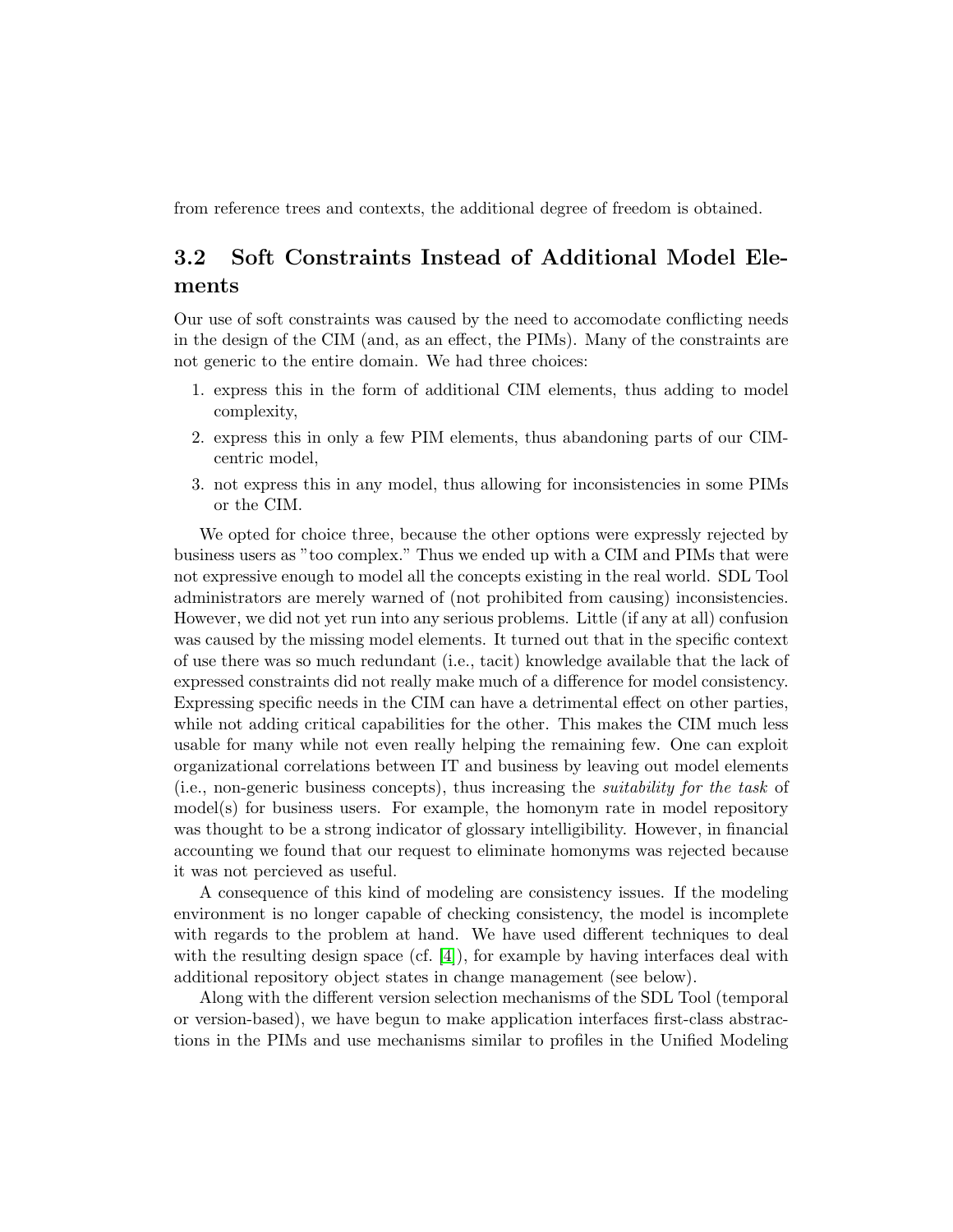Language (UML) to further automate handling inconsistencies (and, besides, mappings). Applications will specify their change adoption model (e.g., real-time, delayed, none), involved PIMs, and one is capable of (semi-automatically) providing PIM-to-PIM mappings, even across different referred-to CIM versions.

#### 4 Position Statement

Based on our experience, we claim that soft constraints (i.e., warnings instead of errors) are indispensible and should become an intrinsic part of domain-specific modeling languages. Compiler builders have long and successfully employed this technique. This will at the same time reduce complexity for the language user, while not overly compromising consistency.

Secondly, in our experience validity and jurisdiction (not covered here) are indispensible abstractions to be used in a globalized financial services company. So far—in our taste—especially validities play an underrepresented role. The fact that some configuration-management problems can be (halfway) solved with time as a first-class repository abstraction speaks for it.

Third, in any larger environment dealing with legacy, inconsistency is an unwelcome, but crucial issue to deal with. Outside pure forward-engineering settings, consistency management must become part of engineering practice. This affects modeling languages (see above), tools, and the development process.

## Acknowledgements

The two introductory paragraphs on reinsurance business are an (almost) verbatim copy from [\[2\]](#page-10-2); used with permission.

## References

- <span id="page-10-0"></span>[1] R.L. Carter. Reinsurance: the Definitive Industry Textbook. Euromoney Institutional Investor PLC, 2000.
- <span id="page-10-2"></span>[2] Robert Marti. Information integration in a global enterprise – some experiences from a financial services company. In Gerhard Weikum, Harald Schöning, and Erhard Rahm, editors, BTW 2003, Datenbanksysteme für Business, Technologie und Web, volume 26 of Lecture Notes in Informatics (LNI), pages 558–567. Springer, February 2003.
- <span id="page-10-1"></span>[3] Joaquin Miller and Jishnu Mukerji. MDA Guide. Object Management Group, June 2003.